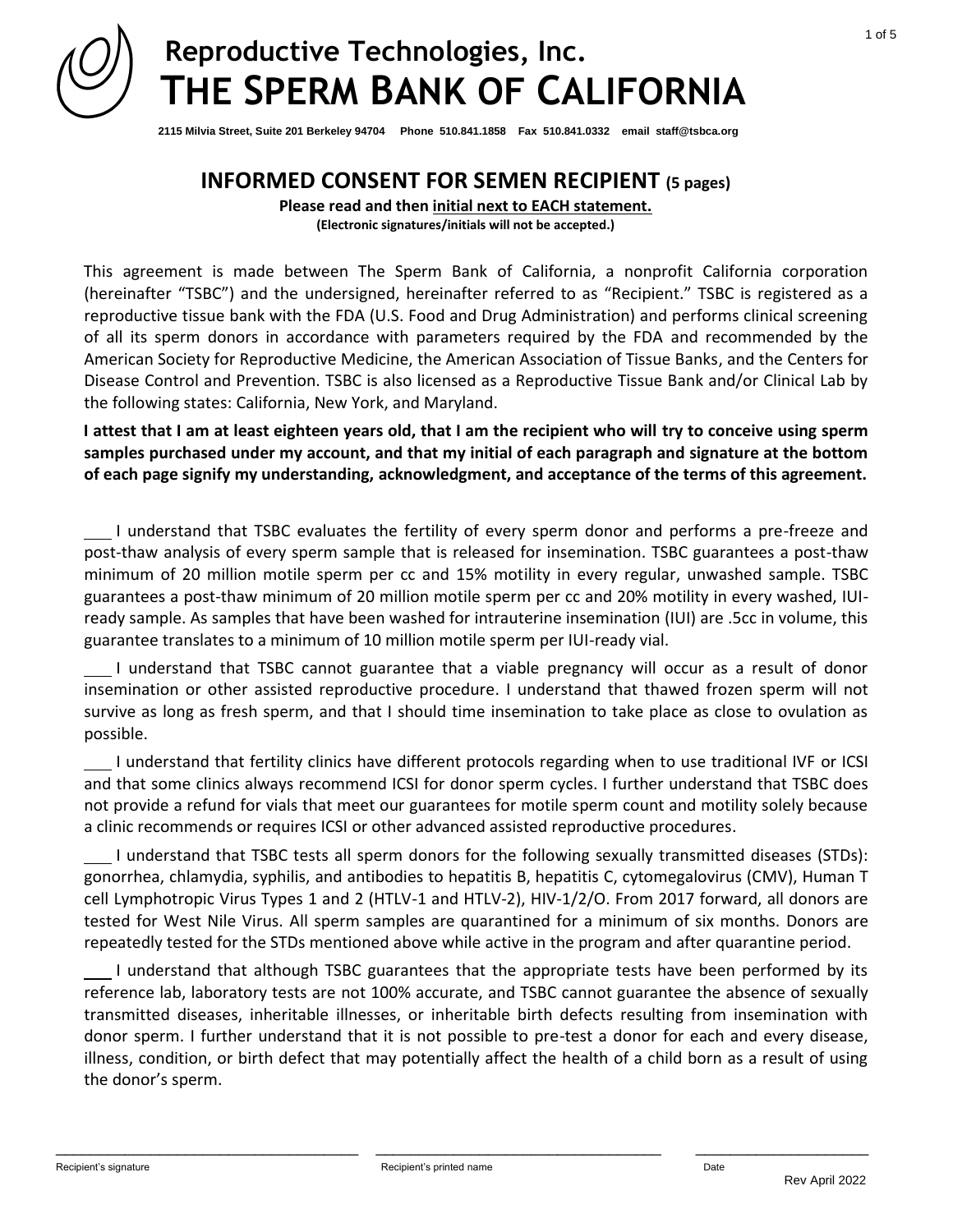I understand that policies involving emerging infections, such as the Zika virus, are subject to change as more information is learned. I understand that TSBC follows FDA and ASRM guidelines regarding Zika virus, and that potentially infected donors (i.e. donors who report travel in a region with an outbreak) are deferred from donation until they are believed to be no longer potentially infectious based on current knowledge. I understand that there is limited information with regard to risks from using sperm samples from an individual who is potentially infected with the Zika virus and has no symptoms and therefore guidelines are subject to change. I further understand that TSBC recommends that recipients who have traveled to a region with Zika virus transmission in the last 6 months consult the CDC website and their medical providers for guidelines regarding Zika virus testing and individuals trying to conceive.

 I understand that policies involving emerging infections, such as the SARS-CoV-2 virus (also known as Coronavirus) which causes COVID-19, are subject to change as more information is learned. I understand that TSBC follows FDA and ASRM guidelines regarding SARS-CoV-2 virus, and that potentially infected donors (i.e. donors who report symptoms, diagnosis or suspected diagnosis) are deferred from donation until they are believed to be no longer potentially infectious based on current knowledge. I understand that there is limited information with regard to risks from using sperm samples from an individual who is potentially infected with the SARS-CoV-2 virus as the virus is new and transmission via semen is unknown, and therefore guidelines are subject to change. I further understand that TSBC recommends that all recipients (and especially those who have had a positive test for SARS-CoV-2 or diagnosis with COVID-19) consult their medical providers for guidelines regarding SARS-CoV-2 virus and individuals trying to conceive.

 I understand that TSBC performs genetic testing on all donors. I understand that genetic testing technology and genetic testing recommendations continue to evolve and, therefore, donors screened at different times may have been tested with different screening panels. I understand that each donor's profile will list the testing performed and the results of that testing and that TSBC makes the details of each donor's genetic testing available for free through links on TSBC's donor catalog.

 I understand that TSBC performs the following genetic testing: All donors are screened for Cystic Fibrosis carrier status and are tested by Hemoglobin Electrophoresis to screen for Sickle-cell and Thalassemia carrier status and to identify other hemoglobin-related blood disorders. All donors are screened for spinal muscular atrophy (SMA) carrier status (starting in 2013). Donors reporting Ashkenazi Jewish, French-Canadian, or Cajun descent also receive genetic carrier screening for Tay Sachs carrier trait. All donors reporting Ashkenazi Jewish ancestry have been tested for a panel of conditions more common in their ethnic group. Starting in June 2021, all new donors are tested using an Expanded Carrier Screening panel which includes the above recessive conditions.

 I understand donors screened through Expanded Carrier Screening may be positive as a carrier for one of the 260+ autosomal recessive conditions tested. TSBC requires all recipients choosing a donor with positive carrier screening results to complete an acknowledgement that they are aware of the test results. TSBC strongly recommends recipients using a donor with one or more positive carrier results (1) receive genetic counseling and (2) consider carrier testing for themselves to reduce the risk of having an affected child.

 I understand that genetic testing technology and recommendations continue to evolve and that donors screened under one protocol may have additional genetic screening performed at a subsequent time. Additional genetic screening may be performed at the discretion of TSBC (1) as recommendations or regulations change, (2) on advice of TSBC's medical advisors based on new medical information or genetic testing results received from a donor or from a recipient (regarding a pregnancy or child), or (3) for other medical or business reasons as determined by TSBC's Medical Director, Executive Director, and other advisors. Also, additional genetic screening may be performed on behalf of a recipient who reports they are a recessive carrier, such testing is performed at the recipient's expense. If a donor is positive for any additional genetic screening, TSBC will make efforts to notify recipients who have children, may be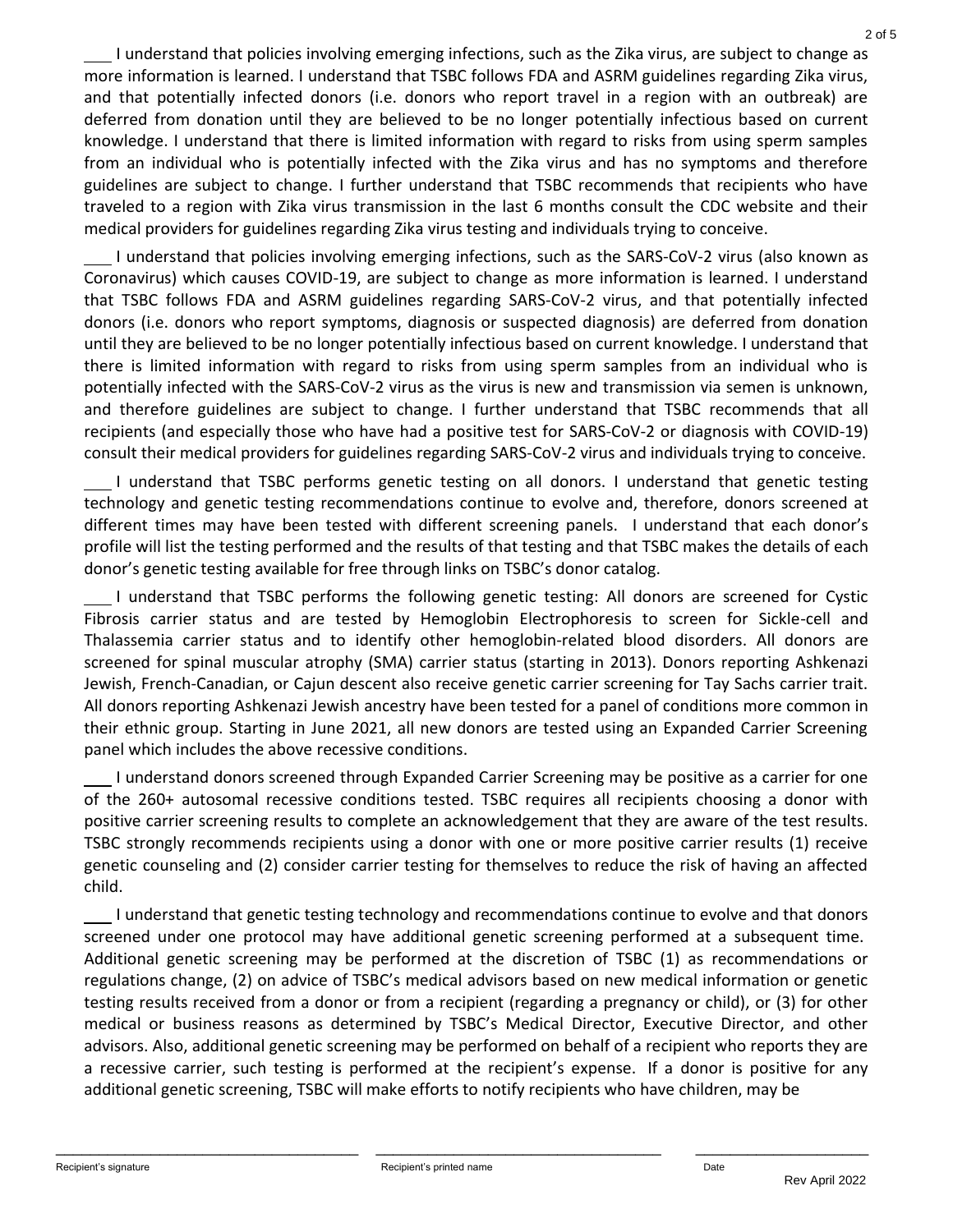pregnant, or are trying to conceive with the donor. Depending on the results, TSBC may require recipients to complete an acknowledgement that they are aware of the test results (see paragraph above).

 I understand that TSBC asks each donor to provide a three or four-generation, self-reported health history on the donor and their family and that this self-reported history is reviewed by a Genetic Counselor. I further understand that that TSBC cannot guarantee that self-reported health information is accurate and complete.

 I understand that sperm samples released to me by TSBC are intended for my personal use and not for sale, or other commercial purposes, or for genetic testing. I understand that any additional genetic testing of sperm samples must be coordinated by and/or authorized by TSBC prior to testing and that such testing will only be performed after the donor has been informed and provides consent for the testing of their DNA.

 I forever release and absolve TSBC and any of its staff and board members, from any and all responsibility or liability whatsoever, for any resulting infectious disease in the recipient or in any fetus/child conceived as a result of inseminating with or other assisted reproductive procedure using TSBC donor sperm. I further release and absolve TSBC, and any of its staff and board members, from any responsibility for any birth defect or serious illness in a child conceived as a result of inseminating with or other assisted reproductive procedure using TSBC donor sperm. I further release and absolve TSBC, and any of its staff and board members, from any responsibility for any genetic defect leading to any tendency towards illness or genetic carrier status for any illness as a result of inseminating with or other assisted reproductive procedure using TSBC donor sperm.

 I understand that TSBC is not responsible for any damage to sperm samples that may occur during the transport or shipping process, or due to subsequent storage at another facility. I understand that samples should be used, transferred to another facility for storage, or returned to TSBC as follows: (1) within 7 days of receipt of a shipped tank, or (2) within 7 days of picking up in a tank.

 I understand that I am fully responsible for the liquid nitrogen vapor tank from the time it is picked up by me, delivered to me, or delivered to my medical provider's office until it is returned to TSBC, and that if the tank is returned to TSBC late or in damaged condition, I will be held financially responsible. I understand that a daily tank rental fee applies to all tanks picked up at TSBC and to shipped tanks returned after the guarantee period.

 I understand that donor sperm samples are purchased on a nonrefundable basis, and that if I have not retrieved samples purchased from general inventory within three months of purchase, storage fees will be due. I further understand that storage fees for "sibling inventory" (sperm samples allocated for recipients and/or their partners who have had at least one live birth and wish to conceive another child using the same donor) are due at the time of purchase.

 I understand that storage fees are automatically charged (quarterly for general inventory or annually for sibling inventory) using the credit card on file until all vials have been retrieved and that storage fees are not prorated or refundable. I understand that I am responsible for providing valid and up to date credit card information. I further understand that nonpayment of storage fees cancels the storage agreement and releases ownership of the vials back to TSBC.

 I understand that TSBC has final responsibility for all donor sperm samples that are collected, screened and stored at its facility. I understand that TSBC reserves the right to retain any samples that I have purchased should the donor retire or meet family limit. I also understand that TSBC reserves the right to retain any samples that I have purchased if an unforeseen situation arises where, in the discretion of TSBC, it is necessary to do so and that TSBC will not reveal the reason for retaining the samples if issues of donor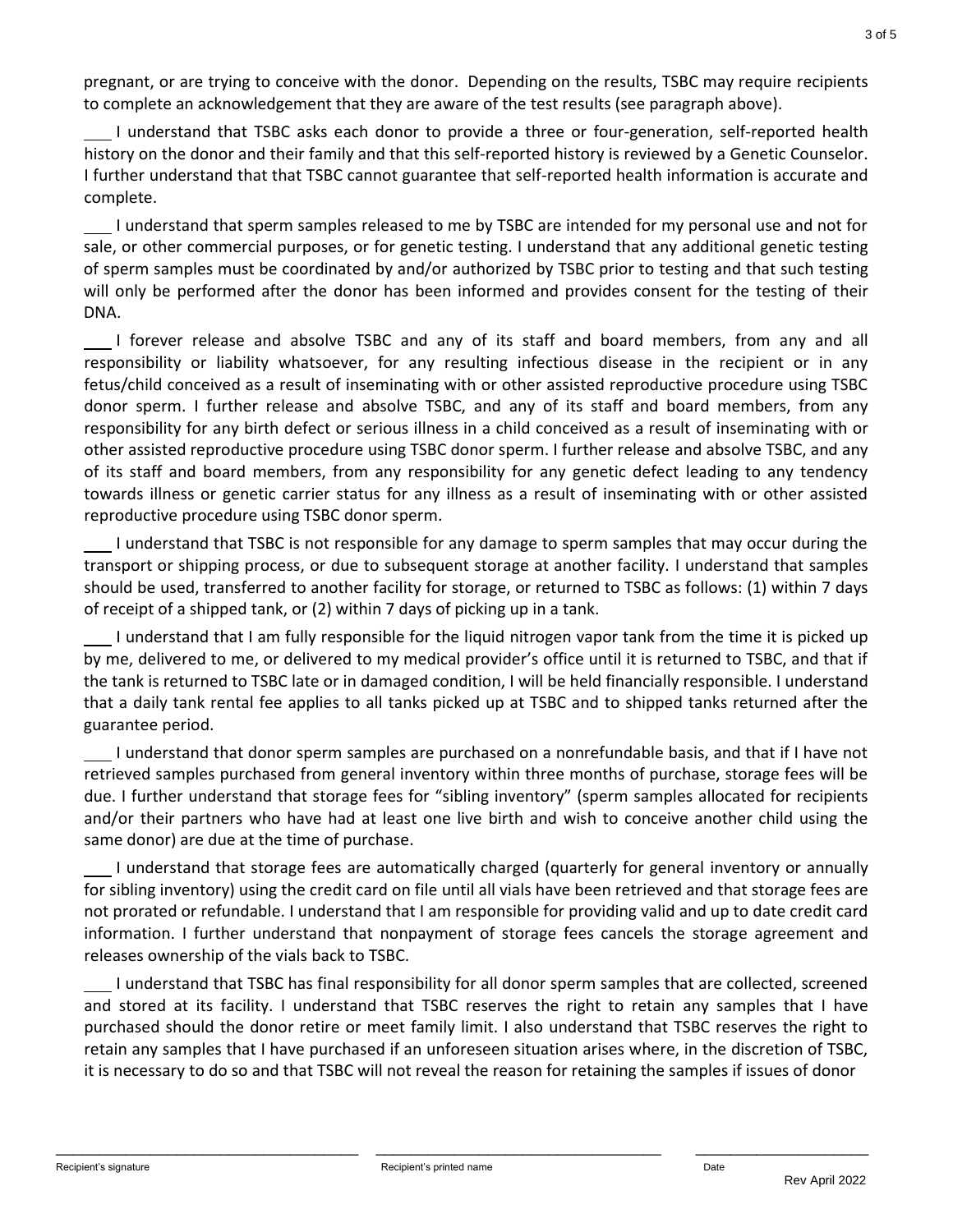confidentiality or other privacy issues are involved. In the event that TSBC retains any sperm samples that I have purchased for any of the reasons listed above, TSBC will refund the cost of the samples, but will not refund any storage or shipping fees I may have paid.

 I understand that TSBC serves recipients of all ethnicities, races, sexual orientations, genders, and relationship statuses. To help achieve more equitable access, TSBC may reserve vials from some donors for recipients with more limited options.

 I understand that for the purpose of family limits, sibling inventory, and equity, TSBC defines "a family" as one or more parents and the child(ren) they parent. This includes new partners of anyone already parenting a child conceived with a TSBC donor.

 I understand that TSBC will only release sperm samples if they meet current FDA and Tissue Bank licensing protocol at the time of release. If TSBC determines that the samples I have purchased do not meet current medical protocol, TSBC will make reasonable efforts to bring the samples up to current medical protocol, but there is no guarantee this can be accomplished. I understand that if the samples do not meet

current medical protocol, TSBC will not release these samples to me. In this event, TSBC will refund the cost of the samples, but will not refund any storage fees I may have paid.

 I understand that when I am ready to retrieve sperm samples for insemination, I must call TSBC to schedule a pick-up appointment or to request a shipment, and that a completed and signed Shipping/Pickup Order Confirmation Form is required with each pick-up or shipment.

 I understand that sperm samples released to me are intended for my use only. I agree not to give and/or sell vials to my medical provider or another person for insemination that were released for my use, except as follows. I agree to notify TSBC before giving TSBC sperm samples to any other individual and I understand that the other individual will be required to register with TSBC *prior* to using the samples. I understand that this registration is required regardless of my relationship with the individual receiving the vials. I further understand that the same registration is required for embryo donation.

 I understand that TSBC collects information on pregnancies and pregnancy outcomes, and I agree to notify TSBC of each and every pregnancy, birth, stored embryos, miscarriage or other outcome within 60 days of occurrence. I understand that my medical provider may also provide this information directly to TSBC and that if this occurs TSBC may contact me to obtain additional information.

 I understand that TSBC works to limit each donor to 10 families and depends on recipient participation to maintain these limits. I understand that reporting (a) my pregnancy, (b) any embryos or vials stored offsite, if applicable, and (c) pregnancy outcome in a timely manner will assist TSBC in maintaining my donor's 10 family limit. I further understand that factors outside of TSBC's control may result in more than 10 families from a donor. These factors include, but are not limited to, multiple families conceiving in the same month, late reporting of pregnancies or births, recipients storing sperm vials or embryos at fertility clinics for future use, and recipients sharing vials or embryos with others who do not already have a child from the donor.

 I understand that TSBC cannot guarantee that sibling inventory (sperm samples allocated for recipients and/or their partners who have had at least one live birth and wish to conceive another child using the same donor) will be available for any donor. I understand that TSBC makes every effort to set aside inventory for families choosing to have multiple children and that the availability of sibling inventory is subject to change without notice.

 I understand that TSBC will release identifying information on donors participating in the Identity-Release® Program only to offspring who are at least 18 years old and that TSBC will not under any